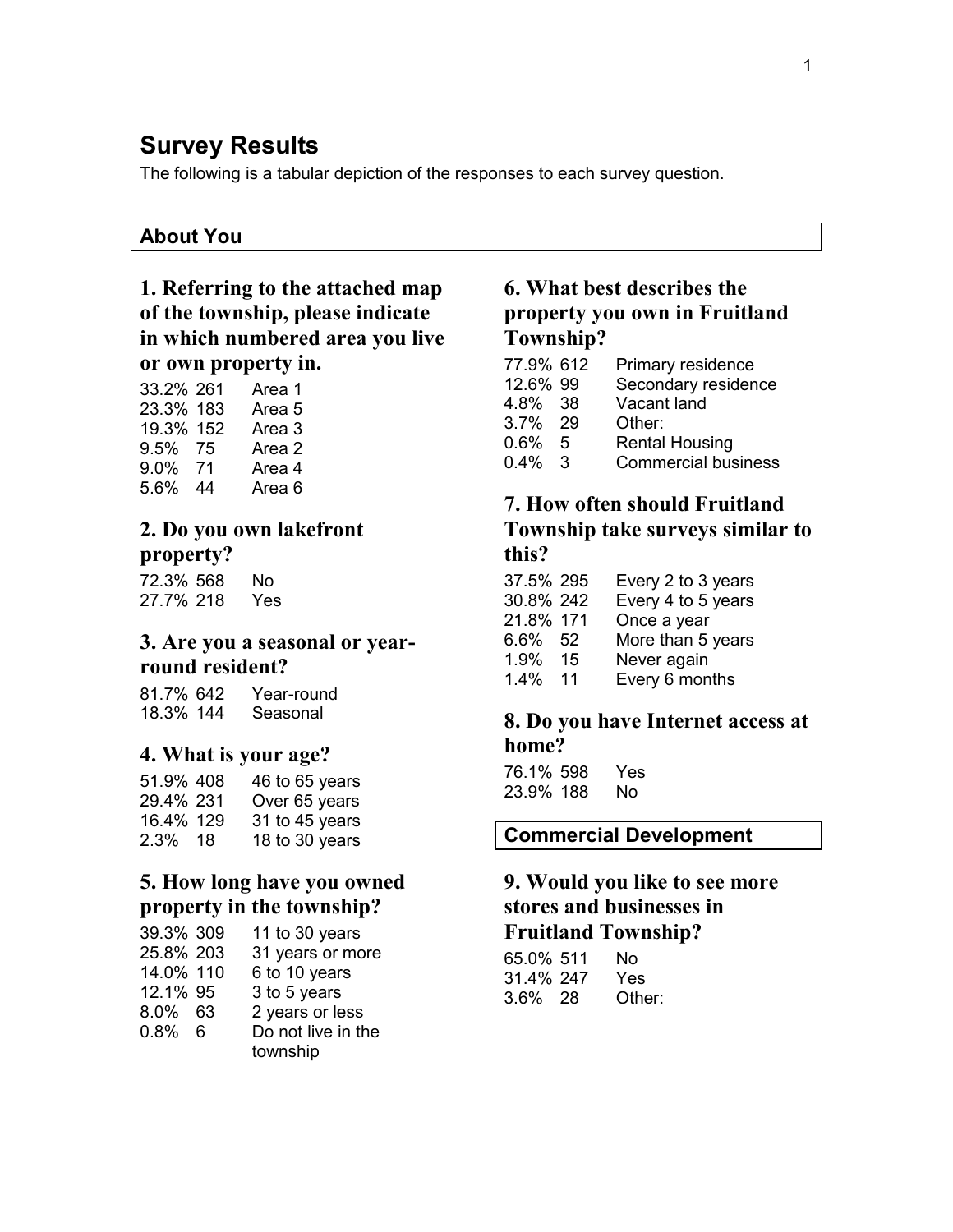#### 10. In the area where you live, what types of commercial development would you like to see?

| 25.2% 159 |    | <b>Neighborhood Stores</b><br>(White Duck) |
|-----------|----|--------------------------------------------|
| 14.9% 94  |    | Gas stations/convenience                   |
|           |    | stores                                     |
| 14.9% 94  |    | Recreational (Camping or                   |
|           |    | Resorts)                                   |
| 8.2%      | 52 | Professional offices                       |
| 7.8%      | 49 | Personal services                          |
| $7.4\%$   | 47 | Entertainment                              |
| 6.2% 39   |    | Other:                                     |
| 5.1%      | 32 | None at all                                |
| 4.6%      | 29 | <b>Fast-food restaurants</b>               |
| 3.3%      | 21 | Big box stores like Wal-                   |
|           |    | Mart and Meijer                            |
| 2.5%      | 16 | <b>Strip Malls</b>                         |

#### 11. If you feel there should be more stores and businesses, where would you prefer to see them locate?

| 50.7% 207 | Along Whitehall Road      |
|-----------|---------------------------|
| 16.2% 66  | Along White Lake Drive    |
| 14.5% 59  | <b>Along Scenic Drive</b> |
| 12.3% 50  | Other:                    |
| 6.4% 26   | Along South Shore Drive   |

# Residential Development

#### 12. In the area where you live, should the following types of new housing be encouraged?

| 36.1% 284 |     | Single-family homes on<br>5+ acre lots                 |
|-----------|-----|--------------------------------------------------------|
| 27.4% 215 |     | Single-family homes on<br>one acre lots                |
| 26.8% 211 |     | Single-family homes on 2<br>1/2 acre lots              |
| $7.0\%$   | 55  | Other:                                                 |
| 1.9%      | -15 | Both housing and<br>commercial development<br>together |
| 0.8%      | 6   | Apartments, duplexes or<br>attached condos             |

# 13. Would you like to see more apartments and condominiums?

| 87.5% 688 | Nο     |
|-----------|--------|
| 8.4% 66   | Yes.   |
| 4.1% 32   | Other: |

#### 14. Manufactured housing like Mobile Homes should be allowed:

# $54.10/125$  Not allowed in the

| $54.1\%$ 425 | Not allowed in the         |
|--------------|----------------------------|
|              | township at all            |
| 33.3% 262    | Only within Manufactured   |
|              | <b>Housing Communities</b> |
| 7.6% 60      | Anywhere in the township   |
|              | without limitation         |
| 5.0% 39      | Other:                     |
|              |                            |

#### 15. Are more residential

### subdivisions appropriate?

| 62.0% 487 | N٥  |
|-----------|-----|
| 38.0% 299 | Yes |

### 16. What best describes future residential development?

| 22.7% 475 |     | Pedestrian trails,        |
|-----------|-----|---------------------------|
|           |     | bikeways and paths        |
| 20.7% 434 |     | Large wooded lots         |
| 14.2% 297 |     | Restrict new residential  |
|           |     | development               |
| 13.5% 282 |     | Houses setback a long     |
|           |     | way from the road         |
| 8.6%      | 181 | Dead-end private streets  |
|           |     | with few houses           |
| 7.6%      | 159 | Connected streets rather  |
|           |     | than dead-ends            |
| 4.3%      | 91  | Narrow tree-lined streets |
| 3.8%      | 80  | Clustered lots            |
| 2.5%      | 53  | Other:                    |
| 1.1%      | 24  | Small lots close to the   |
|           |     | street                    |
| 0.8%      | 17  | No regulations            |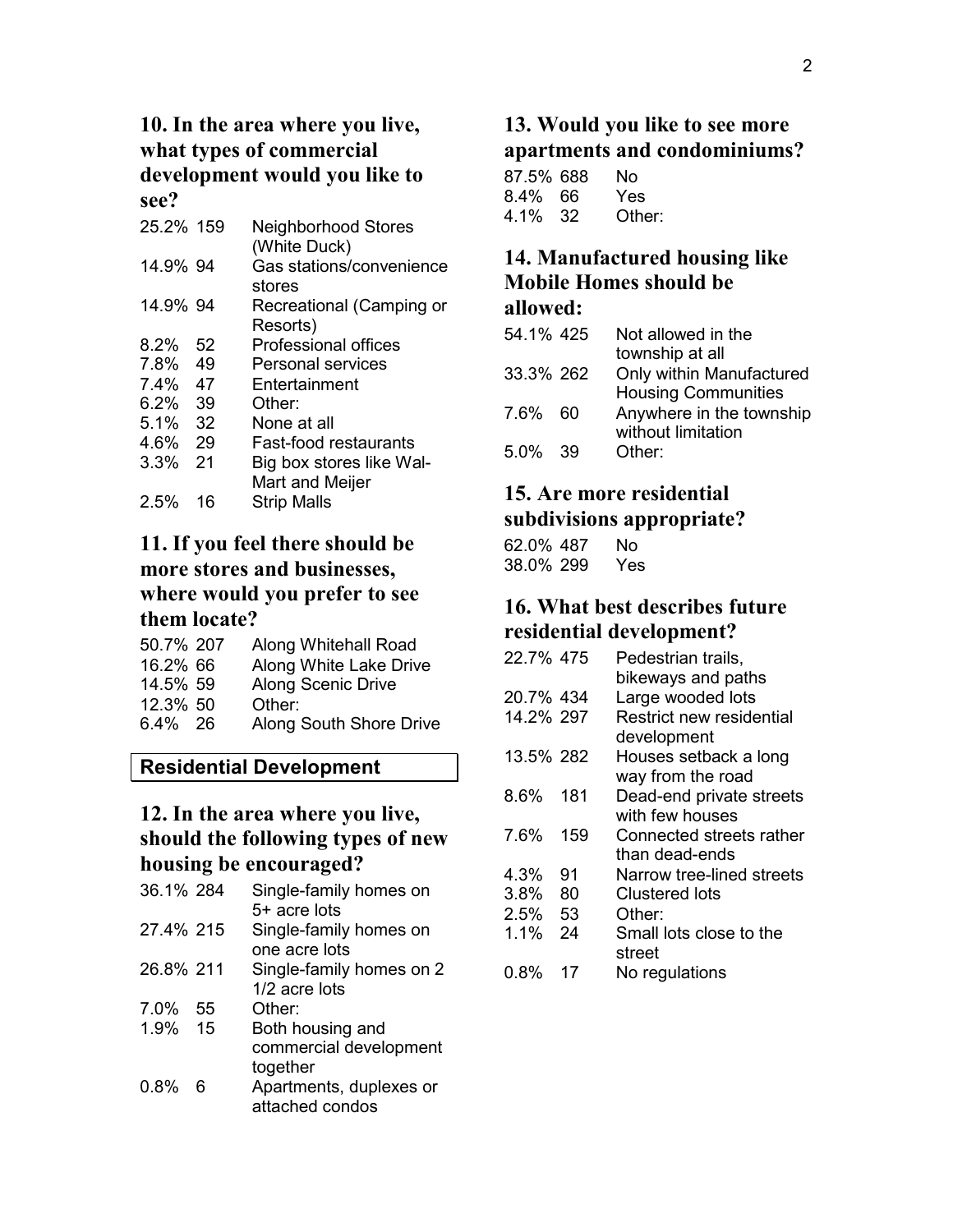## 17. Would you like to see any of the following types of senior citizen housing in the township?

| 36.6% 288 | None                        |
|-----------|-----------------------------|
| 29.8% 234 | <b>Retirement Community</b> |
| 14.1% 111 | <b>Assisted Living</b>      |
| 12.1% 95  | Other:                      |
| 5.3% 42   | <b>Senior Apartments</b>    |
| 1.7% 13   | <b>Nursing Home</b>         |

#### 18. Housing developments with lots clustered to preserve open space, are a good way to protect the rural feel of the township.

| 30.3% 238 | Agree             |
|-----------|-------------------|
| 25.1% 197 | <b>Disagree</b>   |
| 18.1% 142 | Strongly disagree |
| 17.7% 139 | Don't know        |
| 8.9% 70   | Strongly agree    |

#### 19. Do you think that accessory buildings should be sized according to the size of your lot?

| 63.4% 498 | Yes        |
|-----------|------------|
| 24.8% 195 | Nο         |
| 11.8% 93  | Don't know |

#### 20. Should there be a 100-foot setback on the waterside of lakefront lots?

| 65.6% 516 | Yes.       |
|-----------|------------|
| 19.3% 152 | Don't know |
| 15.0% 118 | N٥         |

#### Other Types of Development

#### 21. Do you feel that industrial development is appropriate in the township?

77.0% 605 No 23.0% 181 Yes

# 22. Do you feel that Fruitland Township is:

| 45.0% 354 |    | Growing wisely     |
|-----------|----|--------------------|
| 30.4% 239 |    | Growing too fast   |
| 18.6% 146 |    | Sprawling and      |
|           |    | disconnected       |
| $6.0\%$   | 47 | Growing too slowly |

# 23. Do you believe that urban sprawl contributes to:

| 42.6% 335 | All of the above        |
|-----------|-------------------------|
| 26.3% 207 | None of the above       |
| 16.3% 128 | Inefficient use of land |
| 10.9% 86  | Higher taxes            |
| 3.8% 30   | Lack of physical and    |
|           | social interaction      |

#### 24. Do you feel that agricultural and forest land should be preserved in the township? .<br>ש 10/<del>7</del>22 V*e*

| 93.1% 732 |    | Yes |
|-----------|----|-----|
| 6.9%      | 54 | No. |

#### 25. Would you be interested in public water and sanitary sewer if it were made available?

49.0% 385 No 29.0% 228 Yes 22.0% 173 Maybe

## 26. Would you like to see the township acquire environmentally sensitive land to keep it from being developed?

| 68.2% 536 | Yes   |
|-----------|-------|
| 20.0% 157 | Maybe |
| 11.8% 93  | Nο    |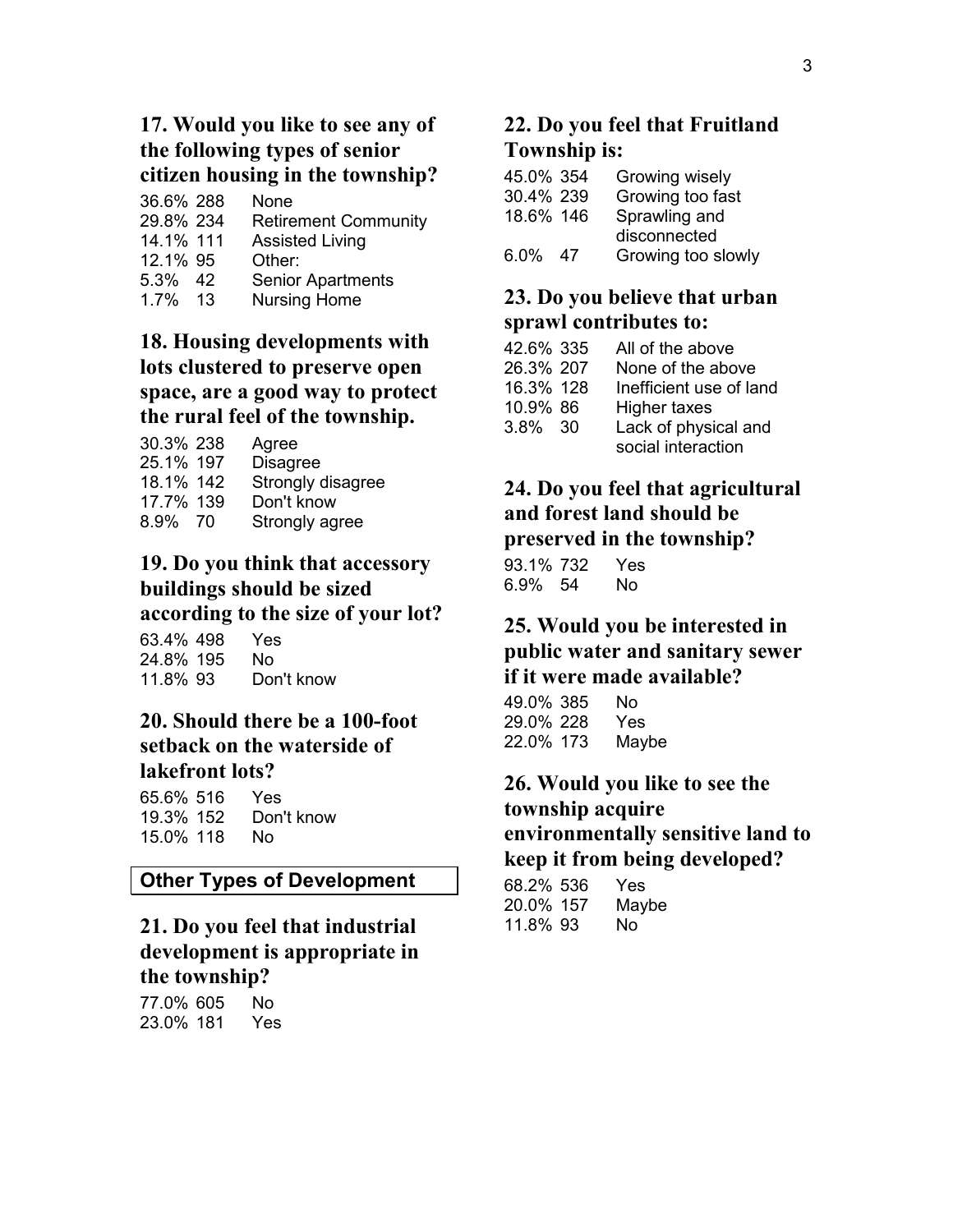#### 27. What road improvements would you prefer to see happen first?

| 29.5% 497   |    | Create a bikeway or trail<br>along Scenic Drive |
|-------------|----|-------------------------------------------------|
| 17.6% 296   |    | Pave gravel roads                               |
| 13.9% 234   |    | Pave the Berry Junction<br>Rail/Trail           |
| 13.9% 233   |    | Reconstruct Orshal<br>between Duck Lake Road    |
|             |    | and River Road                                  |
| 11.1% 187   |    | Other:                                          |
| $8.3\%$ 140 |    | Extend Nestrom south to<br>Scenic               |
| 5.6%        | 94 | Extend Simonelli                                |
|             |    | between Duck Lake and                           |
|             |    | Michillinda                                     |

#### 28. What do you feel are the most important issues facing the future of the township?

| 28.5% 503 | Environment          |
|-----------|----------------------|
| 23.3% 411 | Water quality        |
| 19.1% 338 | Roads                |
| 11.3% 200 | <b>Public sewers</b> |
| 10.4% 184 | Public water         |
| 7.4% 131  | Other:               |

#### 29. Should development be limited in areas of the township that have a high ground water table?

| 59.7% 469 | Yes        |
|-----------|------------|
| 25.3% 199 | Don't know |
| 15.0% 118 | N٥         |

## 30. Would you favor directing industrial development to other nearby communities like Whitehall and Muskegon?

| 75.4% 593 | Yes   |
|-----------|-------|
| 13.5% 106 | Maybe |
| 11.1% 87  | Nο    |

# 31. Do you feel the township should make an effort to protect wildlife habitat and corridors?

| 82.7% 650 | Yes   |
|-----------|-------|
| 11.1% 87  | Maybe |
| 6.2% 49   | N٥    |

## 32. Do you feel that the township should allow the following types of properly regulated wind driven generators (windmills) for energy?

| 42.9% 337 | For personal use on        |
|-----------|----------------------------|
|           | one's own property         |
| 22.3% 175 | For commercial electricity |
| 19.7% 155 | Not at all                 |
| 15.1% 119 | Other:                     |
|           |                            |

## 33. Are you opposed to new telecommunications towers for better cellular service and radio and television broadcasting

| 59.2% 465 | N٥    |
|-----------|-------|
| 23.8% 187 | Yes.  |
| 17.0% 134 | Maybe |

## 34. In the area where you live, pedestrian connections between schools, trails and parks are needed.

| 29.0% 228 |     | No Opinion        |
|-----------|-----|-------------------|
| 26.0% 204 |     | Strongly agree    |
| 19.2% 151 |     | Strongly disagree |
| 16.2% 127 |     | Somewhat agree    |
| 9.7%      | -76 | Somewhat disagree |